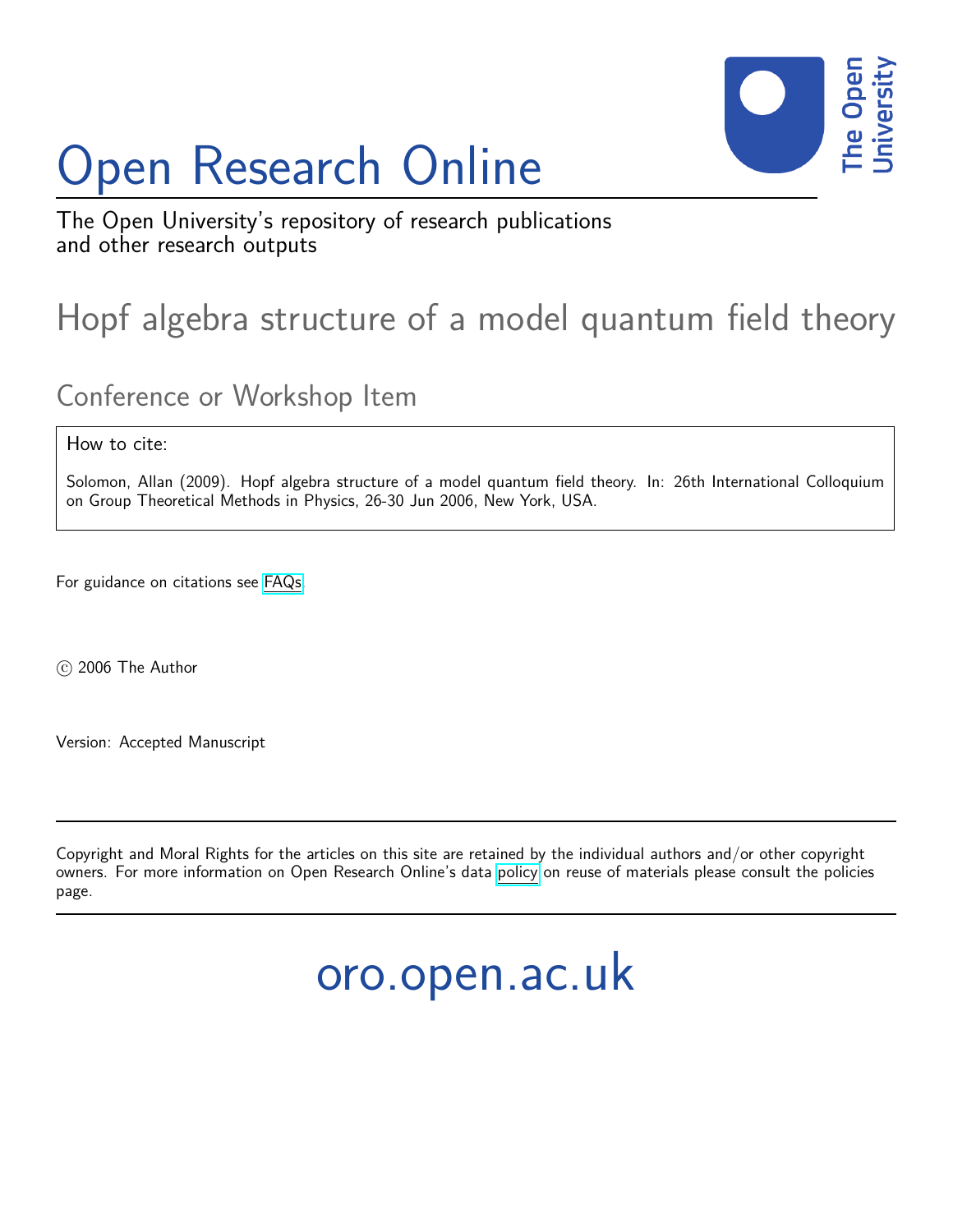#### HOPF ALGEBRA STRUCTURE OF A MODEL QUANTUM FIELD THEORY

A. I. SOLOMON<sup>A,B</sup>,G. E. H. DUCHAMP<sup>C</sup>, P. BLASIAK<sup>D</sup>,A. HORZELA<sup>D</sup>, K. A. PENSON<sup>B</sup>

Talk presented at G26 International Conference on Group Theoretical Methods in Physics, New York, June 2006.

ABSTRACT. Recent elegant work[1] on the structure of Perturbative Quantum Field Theory (PQFT) has revealed an astonishing interplay between analysis(Riemann Zeta functions), topology (Knot theory), combinatorial graph theory (Feynman Diagrams) and algebra (Hopf structure). The difficulty inherent in the complexities of a fully-fledged field theory such as PQFT means that the essential beauty of the relationships between these areas can be somewhat obscured. Our intention is to display some, although not all, of these structures in the context of a simple zero-dimensional field theory; i.e. a quantum theory of non-commuting operators which do not depend on spacetime. The combinatorial properties of these boson creation and annihilation operators, which is our chosen example, may be described by graphs [2, 3], analogous to the Feynman diagrams of PQFT, which we show possess a Hopf algebra structure[4]. Our approach is based on the partition function for a boson gas. In a subsequent note in these Proceedings we sketch the relationship between the Hopf algebra of our simple model and that of the PQFT algebra.

#### 1. Partition Function Integrand

Consider the Partition Function  $Z$  of a quantum statistical mechanical system

$$
(1.1) \t\t Z = \text{Tr} \exp(-\beta H).
$$

whose hamiltonian is  $H$  ( $\beta \equiv 1/kT$ , k=Boltzmann's constant T=absolute temperature). We may evaluate the trace over any complete set of states; we choose the (over-)complete set of coherent states

(1.2) 
$$
|z\rangle = e^{-|z|^2|/2} \sum_{n} (z^n/n!) a^{\dagger}{}^n |0\rangle
$$

where  $a^{\dagger}$  is the boson creation operator satisfying  $[a.a^{\dagger}] = 1$ , for which the completeness or resolution of unity property is

(1.3) 
$$
\frac{1}{\pi} \int d^2 z |z\rangle\langle z| = I \equiv \int d\mu(z) |z\rangle\langle z|.
$$

The simplest, and generic, example is the free single-boson hamiltonian  $H = \epsilon a^{\dagger} a$ for which the appropriate trace calculation is

(1.4) 
$$
Z = \frac{1}{\pi} \int d^2 z \langle z | \exp(-\beta \epsilon a^{\dagger} a) | z \rangle =
$$

$$
= \frac{1}{\pi} \int d^2 z \langle z | \exp(a^{\dagger} a (e^{-\beta \epsilon} - 1)) : | z \rangle.
$$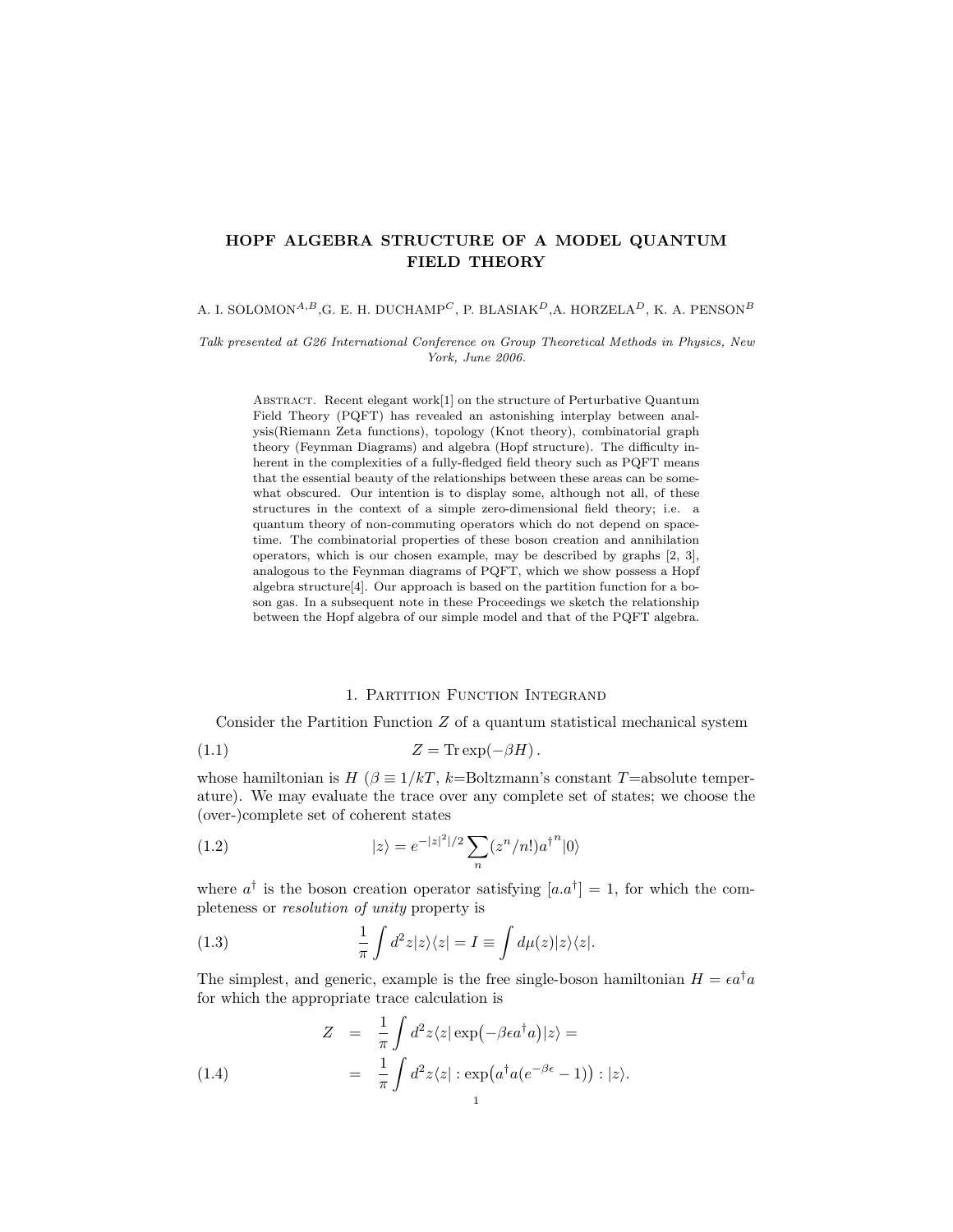#### 2 A. I. SOLOMON<sup>A,B</sup>,G. E. H. DUCHAMP<sup>C</sup>, P. BLASIAK<sup>D</sup>,A. HORZELA<sup>D</sup>, K. A. PENSON<sup>B</sup>

Here we have used the well-known relation [5, 6] for the forgetful normal ordering operator :  $f(a, a^{\dagger})$ : which means "normally order the creation and annihilation operators in f forgetting the commutation relation  $[a, a^{\dagger}] = 1$ ."

We may write the Partition Function in general as

(1.5) 
$$
Z = \int F(x, z) d\mu(z); \quad (x \equiv -\beta \epsilon)
$$

thereby defining the Partition Function Integrand (PFI)  $F(x, z)$ , which will be the object of our analysis.

#### 2. Combinatorial aspects: Bell numbers

The generic free-boson example  $Eq.(1.4)$  above may be rewritten to show the connection with certain well-known combinatorial numbers. Writing  $y = |z|^2$ , Eq.(1.4) becomes

(2.1) 
$$
Z = \int_{0}^{\infty} dy \exp(y(e^x - 1)).
$$

This is an integral over the classical exponential generating function for the Bell polynomials

(2.2) 
$$
\exp(y(e^x - 1)) = \sum_{n=0}^{\infty} B_n(y) \frac{x^n}{n!}
$$

where the Bell number is  $B_n(1) = B(n)$ , the number of ways of putting n different objects into  $n$  identical containers (some may be left empty). Related to the Bell numbers are the Stirling numbers of the second kind  $S(n, k)$ , which are defined as the number of ways of putting  $n$  different objects into  $k$  identical containers, leaving number of ways of putting *n* different objects into *k* identical containers, leaving<br>none empty. From the definition we have  $B(n) = \sum_{k=1}^{n} S(n, k)$ . The foregoing gives a combinatorial interpretation of the partition function integrand  $F(x, y)$  as the exponential generating function of the Bell polynomials.

2.1. Graphs. We now give a graphical representation of the Bell numbers. Consider labelled lines which emanate from a white dot, the origin, and finish on a black dot, the vertex. We shall allow only one line from each white dot but impose no limit on the number of lines ending on a black dot. Clearly this simulates the definition of  $S(n, k)$  and  $B(n)$ , with the white dots playing the role of the distinguishable objects, whence the lines are labelled, and the black dots that of the indistinguishable containers. The identification of the graphs for 1, 2 and 3 lines is given in Figure 1.

We have concentrated on the Bell number sequence and its associated graphs since, as we shall show, there is a sense in which this sequence of graphs is *generic*. That is, we can represent any combinatorial sequence by the same sequence of graphs as in Figure 1, with suitable vertex multipliers (denoted by the  $V$  terms in the same figure). Consider the general partition function of  $Eq.(1.1)$  with hamiltonian given by  $H = \epsilon w(a, a^{\dagger})$ , with w a string (= sum of products of positive powers)

 $1$ Of course, this procedure may alter the value of the operator to which it is applied.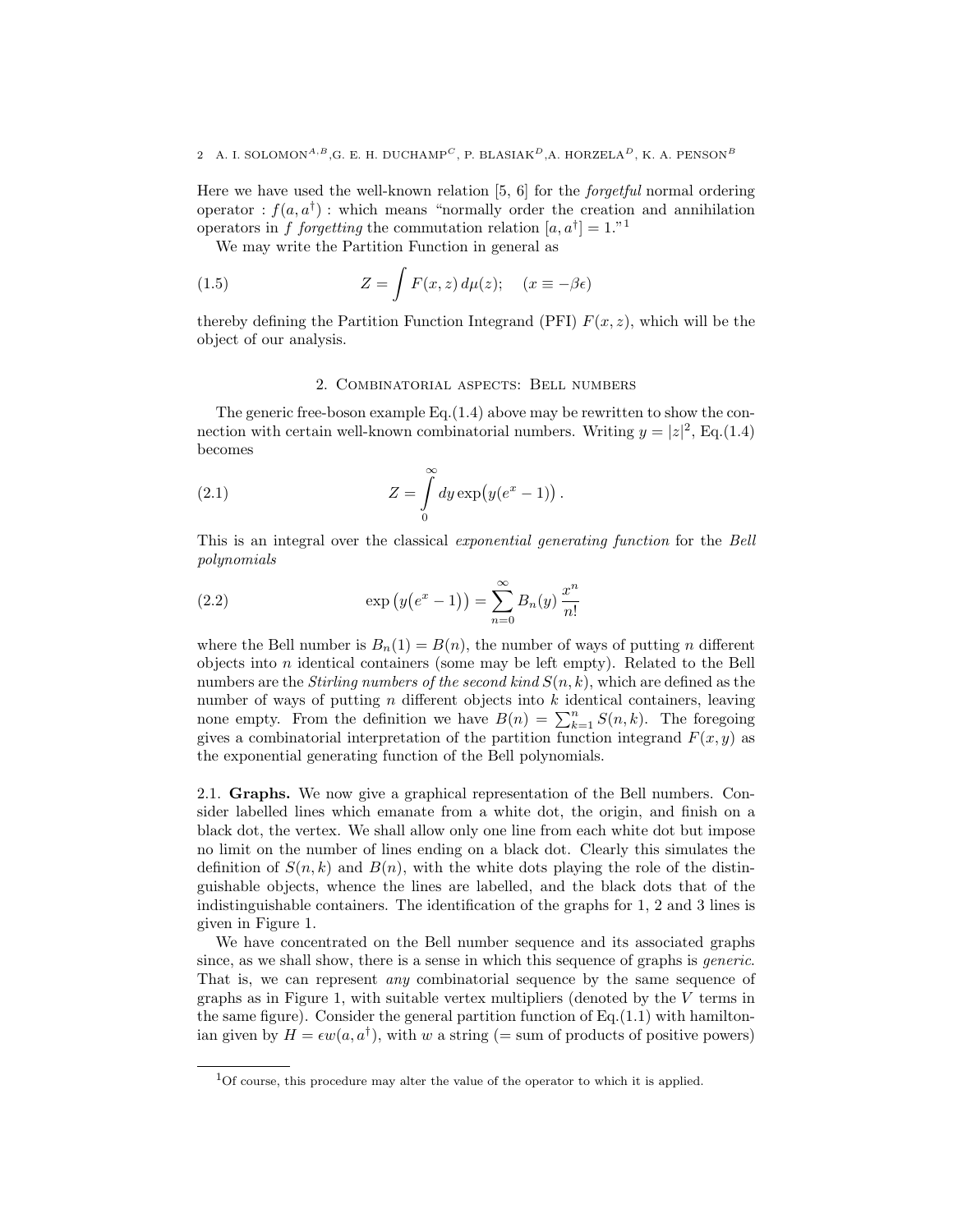

FIGURE 1. Graphs for  $B(n)$ ,  $n = 1, 2, 3$ .

of boson creation and annihilation operators. The partition function integrand  $F$ of Eq.(1.5) for which we seek to give a graphical expansion, is now

$$
F(x, z) = \langle z | \exp(xw) | z \rangle = \qquad (x = -\beta \epsilon)
$$
  

$$
= \sum_{n=0}^{\infty} \langle z | w^n | z \rangle \frac{x^n}{n!} =
$$
  

$$
= \sum_{n=0}^{\infty} W_n(z) \frac{x^n}{n!} =
$$
  
(2.3)  

$$
= \exp\left(\sum_{n=1}^{\infty} V_n(z) \frac{x^n}{n!}\right),
$$

with obvious definitions of  $W_n$  and  $V_n$ . The sequences  $\{W_n\}$  and  $\{V_n\}$  may each be recursively obtained from the other [7]. This relates the sequence of multipliers  ${V_n}$  of Figure 1 to the hamiltonian of Eq.(1.1). The lower limit 1 in the  $V_n$ summation is a consequence of the normalization of the coherent state  $|z\rangle$ . A mild generalization is to write the Partition Function Integrand of Eq.(2.3), using the product formula [3, 8, 9], as

(2.4) 
$$
F(x, \mathbb{V}, \mathbb{L}) = \exp\left(\sum_{m=1}^{\infty} L_m \frac{x^m}{m!} \frac{d^m}{dy^m}\right) \exp\left(\sum_{s=1}^{\infty} V_s \frac{y^s}{s!}\right)\Big|_{y=0}.
$$

(We have suppressed the explicit dependence on the coherent state parameter z.) The advantage of this formulation is that it treats the white and black spots symmetrically<sup>2</sup>, as well as having some calculational advantages. An example of some of the associated graphs is given in Figure 2.

<sup>&</sup>lt;sup>2</sup>Thus we need not adhere to the previous convention of treating the white spots as the origins.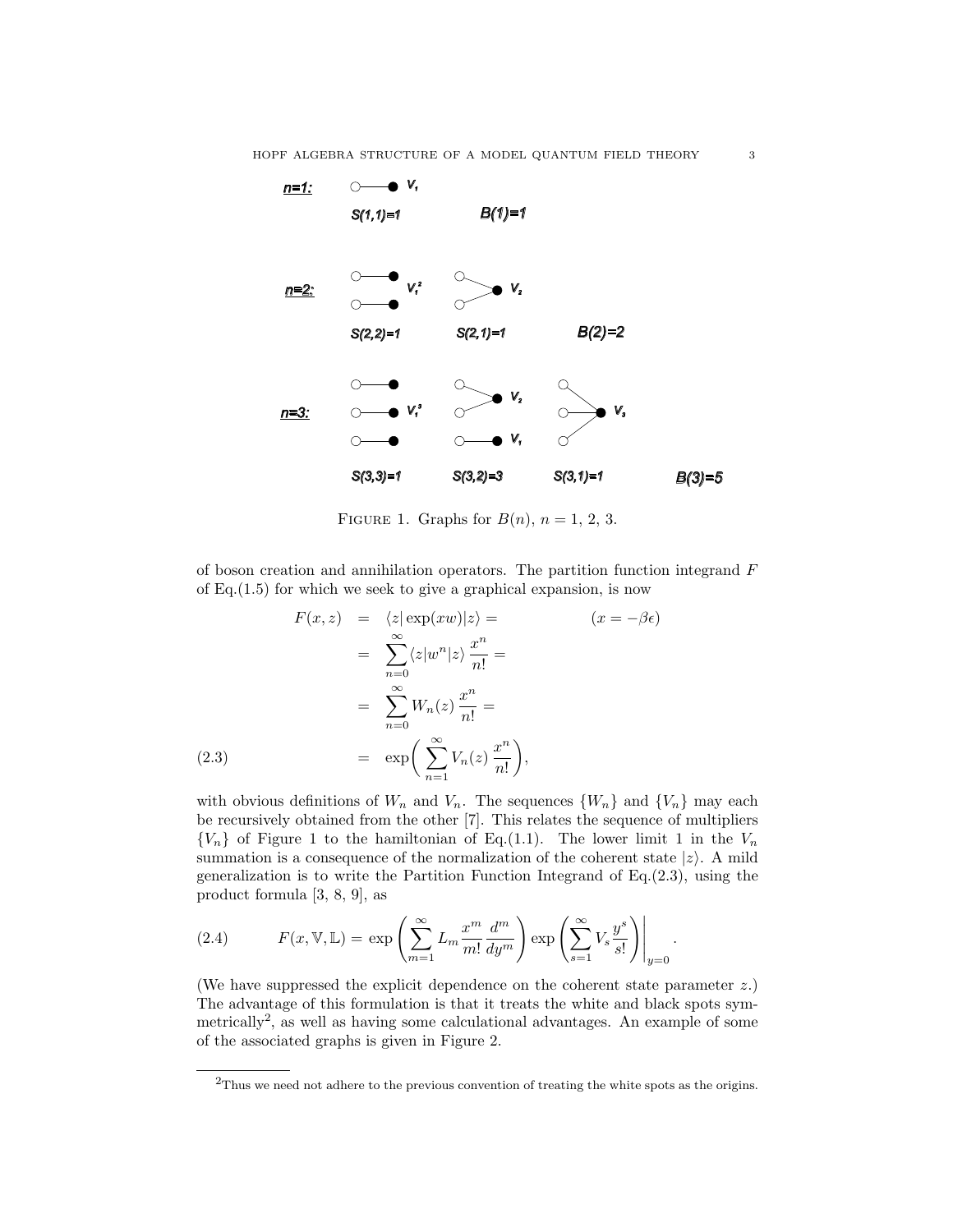#### 3. Hopf Algebra structure

We briefly describe the Hopf algebra BELL which the diagrams of Figure 1 define.

- (1) Each distinct diagram is an individual basis element of BELL; thus the dimension is infinite. (Visualise each diagram in a "box".) The sum of two diagrams is simply the two boxes containing the diagrams. Scalar multiples are formal; for example, they may be provided by the  $V$  coefficients.
- (2) The identity element e is the empty diagram (an empty box).
- (3) Multiplication is the juxtaposition of two diagrams within the same "box". **BELL** is generated by the *connected* diagrams; this is a consequence of the Connected Graph Theorem [10]. Since we have not here specified an order for the juxtaposition, multiplication is commutative.
- (4) The coproduct  $\Delta : \textbf{BEL} \longrightarrow \textbf{BEL} \times \textbf{BEL}$  is defined by

$$
\Delta(e) = e \times e \quad \text{(unit } e)
$$
  
\n
$$
\Delta(x) = x \times e + e \times x \quad \text{(generator } x)
$$
  
\n
$$
\Delta(AB) = \Delta(A)\Delta(B) \quad \text{otherwise}
$$

so that  $\Delta$  is an algebra homomorphism.

- (5) The co-unit  $\epsilon$  satisfies  $\epsilon(e) = 1$  otherwise  $\epsilon(A) = 0$ .
- (6) The antipode  $S : \textbf{BEL} \longrightarrow \textbf{BEL}$  satisfies  $S(e) = e$ ; on a generator x,  $S(x) = -x$ . It is an anti-homomorphism, i.e.  $S(AB) = S(B)S(A)$ .

It may be shown that the foregoing structure BELL satisfies the axioms of a commutative, co-commutative Hopf algebra. Diagrams such as those of Figure 2, associated with the formulation Eq.(2.4) similarly give rise to a commutative, co-commutative Hopf algebra DIAG generated by the connected graphs. The Bell Hopf algebra BELL is a homomorphic image of DIAG.



FIGURE 2. Some examples of 4-line graphs.